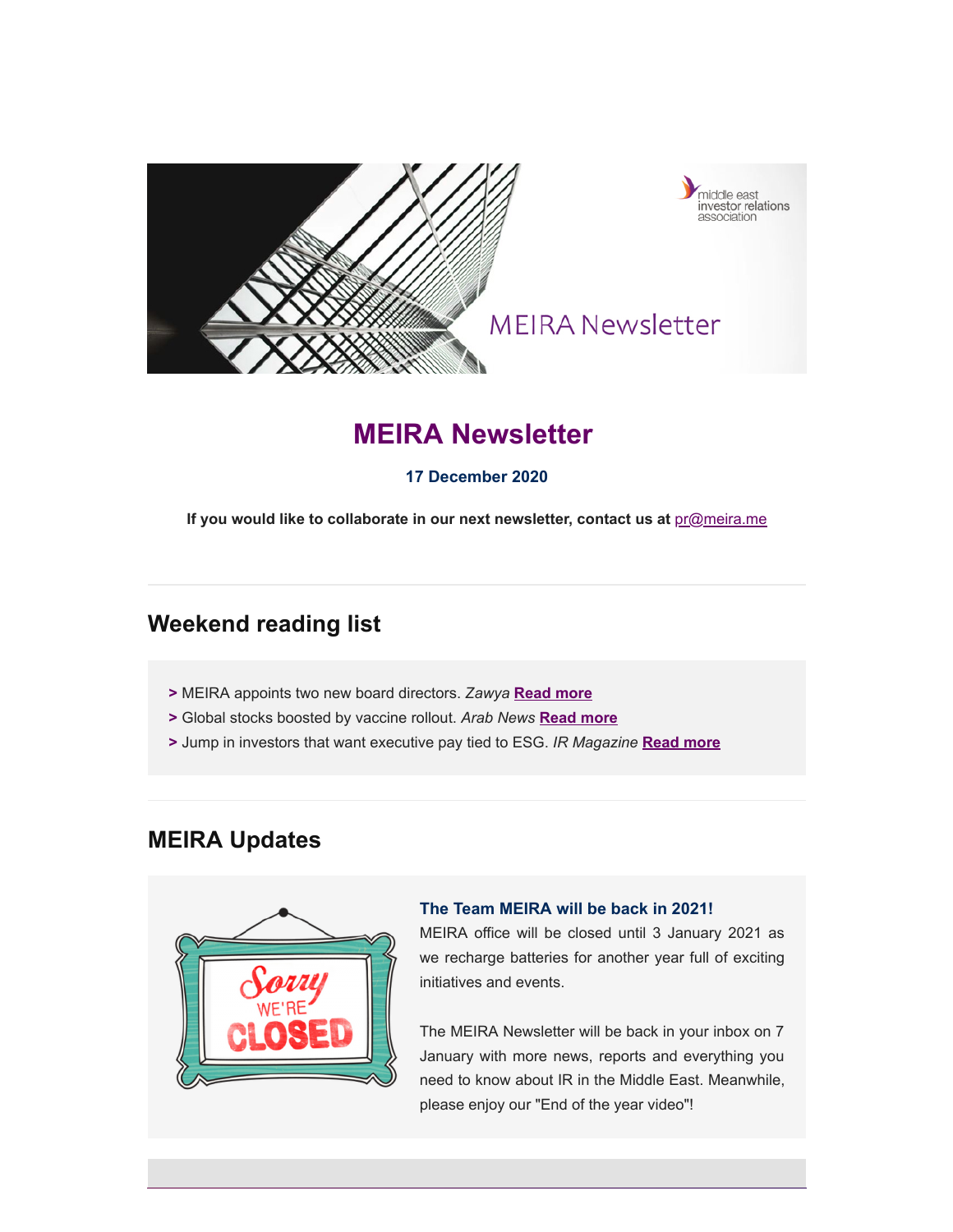

### **Season's Greetings from MEIRA and Happy New Year!**



**Notes from the GM** Dear friends,

Season's greetings.

In closing MEIRA 2020, it remains for us to thank you all. We could not have done what we did in 2020 without you and reminds us that we are all parts of the same market eco-system in which we can all play an important role. IR stands tall as the strategic linchpin between business and business stakeholders. We have a licence to operate in public capital markets and we proved our worth through open and continuous communications in bad times, as well as good times. Let the year end and we look forward to reconvening with all of you in the new year. 2021 will be better and we will continue to find new ways to work productively with you and for you.

Stay well, rest well and see you on the other side. We did it, thanks to all of you.

Best wishes,

A most grateful Team MEIRA

#### **'Best Professional Services Campaign' - 2020 MEPRA Awards**

We are delighted to announce that H+K Strategies has won the accolade in the 'Best Professional Services Campaign' category in the 2020 MEPRA Awards owing to the outreach efforts around the **MEIRA Conference.** We feel proud of working with the MENA team and we are certain that we will continue achieving so many milestones together. Congratulations!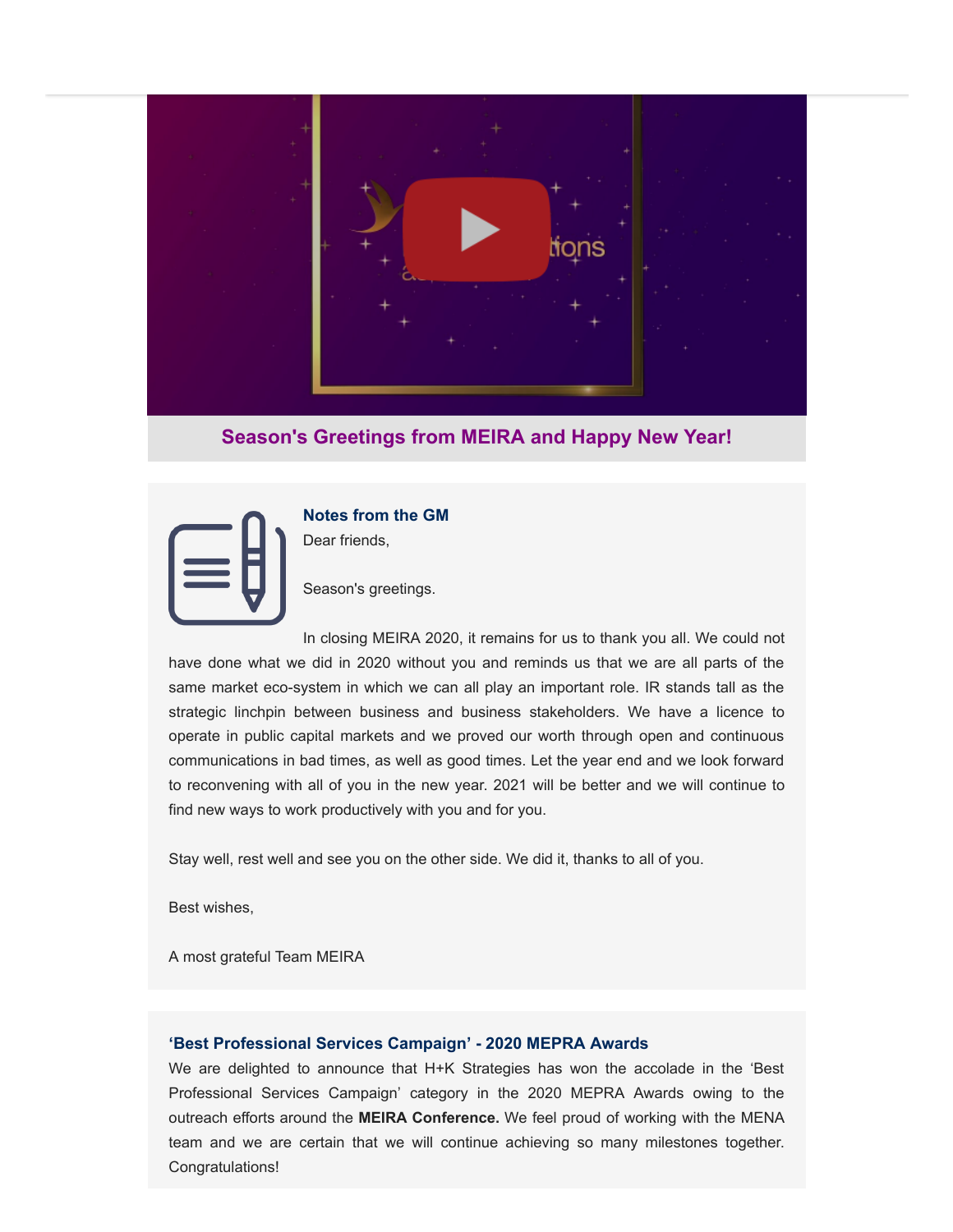### **Publications**



### **MEIRA White Paper! Digital IR - Shifting to a new normal (in collaboration with Instinctif Partners)**

The Covid-19 pandemic has profoundly disrupted global economies and businesses, creating unprecedented challenges and volatility for financial markets around the world. The extraordinarily wide-reaching effects of the pandemic have forced issuers to be agile and embrace new ways of working and communicating, in order to reduce business interruption and proactively manage stakeholder and shareholder relations.

Against this backdrop, the need to adopt more sophisticated technology solutions for IR programmes has become more acute than ever. New technologies, or the proliferation of existing tools, have provided issuers and the investment community with a platform to engage stakeholders without the need to meet in person.

#### **[Download the report here](https://mcusercontent.com/fb3bf6ef969429f0986e227fa/files/2a1d1c0f-abbb-45fc-bc81-117c760c0df7/MEIRA_WP_DIGITAL_IR_SHIFTING_TO_A_NEW_NORMAL.pdf)**

## **Training**

#### **CIRO programme**

The Certified Investor Relations Officer programme, delivered in partnership with the London based UK IR Society, is an internationally recognised qualification in Investor Relations.

#### [Read More](https://meira.me/training/)

### **The Introduction to Investor Relations course**

This one-day course provides an introduction to financial markets, Investor Relations and the financial environment in which Investor Relations professionals work.

#### [Read More](https://meira.me/training/introduction-to-investor-relations/)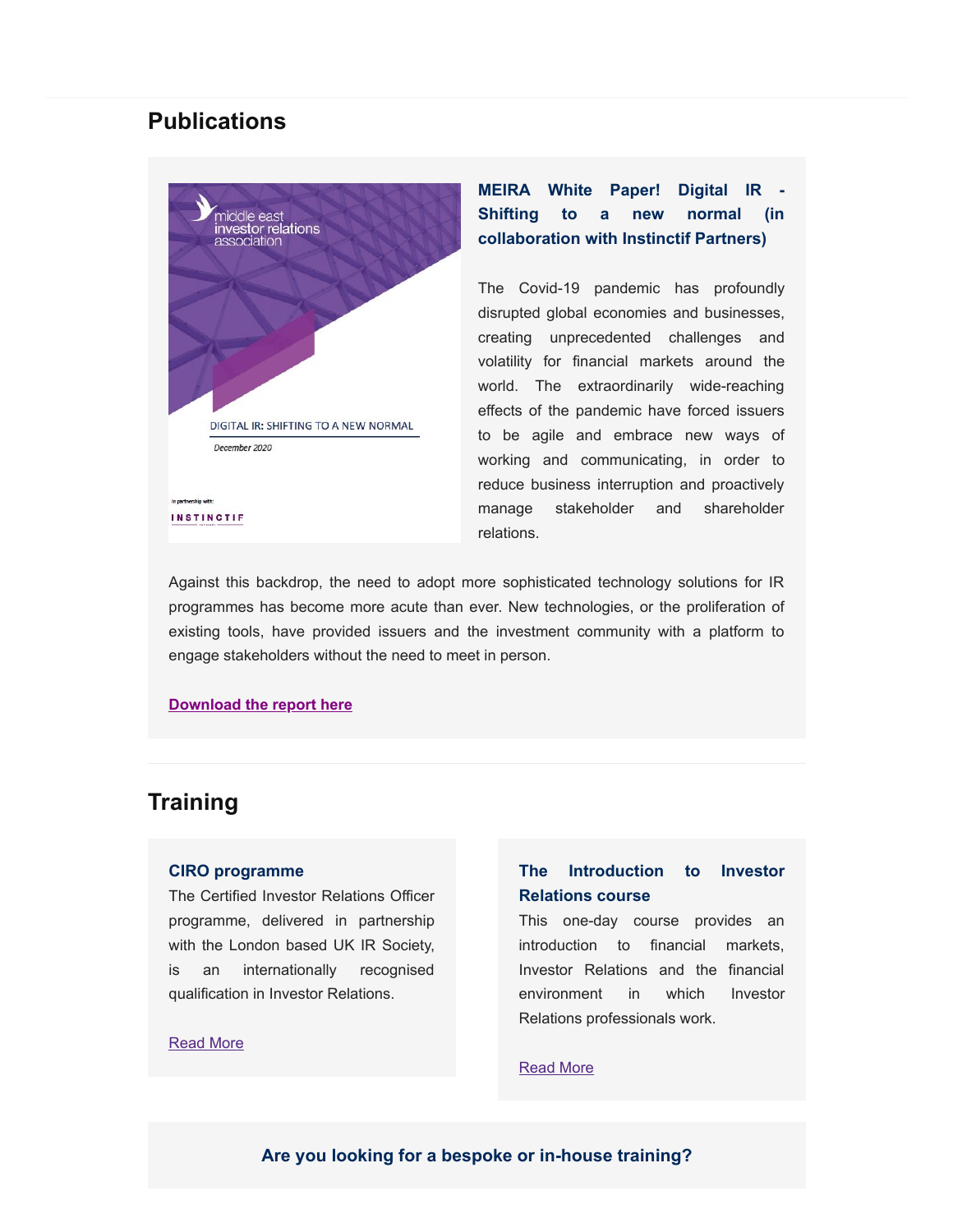## **Members**

| 2020<br>MEMBER<br>middle east<br>investor relations<br>association | Do you want to join MEIRA?<br>Don't miss the opportunity to join our IR community<br>and become a member today.<br>You just need to fill our <b>membership form</b> and send it<br>to <i>info@meira.me</i> in order to finalise the process.<br>We are looking forward to welcoming you! |
|--------------------------------------------------------------------|------------------------------------------------------------------------------------------------------------------------------------------------------------------------------------------------------------------------------------------------------------------------------------------|
| <b>Membership form</b>                                             |                                                                                                                                                                                                                                                                                          |
| Share this newsletter with your colleagues and friends             |                                                                                                                                                                                                                                                                                          |
| Forward<br>Share<br><b>Tweet</b>                                   |                                                                                                                                                                                                                                                                                          |
| With the support of our annual strategic partners                  |                                                                                                                                                                                                                                                                                          |
| <b>Strategic Partners</b>                                          |                                                                                                                                                                                                                                                                                          |
| Y MELLON                                                           | ك أنـ وظبـــمى الأول<br><b>Emirates NBD</b>                                                                                                                                                                                                                                              |

#### **About Middle East Investor Relations Association**

The Middle East Investor Relations Association (MEIRA) is an independent non-profit organisation dedicated to promoting the Investor Relations (IR) profession and industry standards in corporate